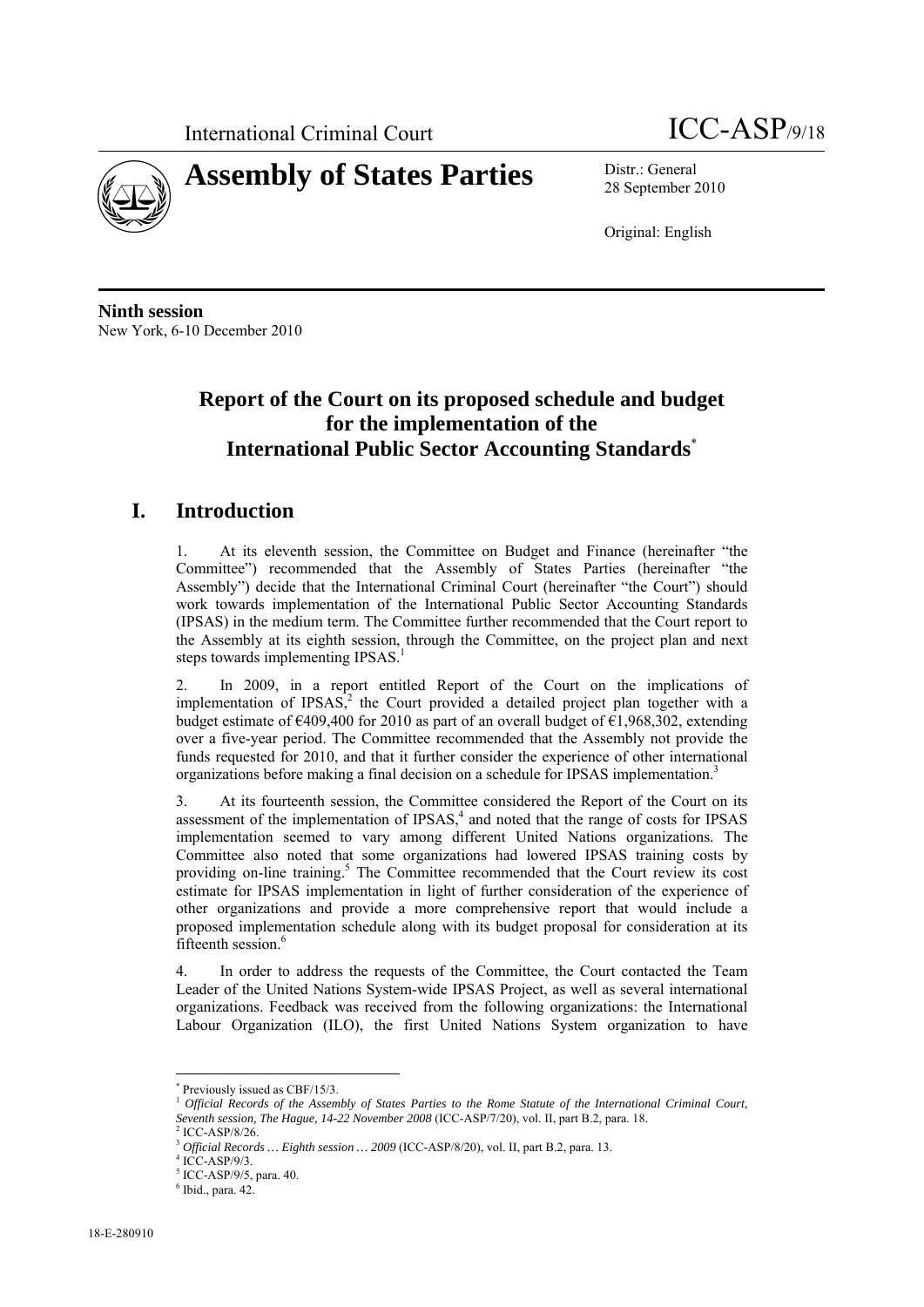successfully completed its IPSAS implementation, the World Food Programme (WFP), and the Organisation for the Prohibition of Chemical Weapons (OPCW).

5. The Court has also consulted various IPSAS implementation documents produced periodically by the UN Task Force on Accounting Standards, such as the System-wide IPSAS adoption checklists and UN Common System Finance and Budget Network reports, wherein experiences of different organizations implementing IPSAS are shared.

6. In the present report, the Court considers the experience of these international organizations and responds to the requests of the Committee, providing a proposed implementation schedule and a revised budget estimate for IPSAS implementation.

#### **II. Implementation schedule**

7. The General Assembly decided to approve the adoption by the United Nations of IPSAS.7 Consequently, most of the UN organizations are scheduled to be IPSAS compliant by the 2012-2013 biennium. A list of IPSAS implementation dates for UN System organizations was provided by the Court to the Committee at its fourteenth session.<sup>8</sup> The Court expects to implement IPSAS over a four-year timeframe, which is in line with the implementation plans of the majority of organizations.

8. The Court's proposed IPSAS implementation schedule is provided in table 1.

**Table 1: Proposed timeline for IPSAS implementation** 

| Task                                                                                                                                                                                    | 2010       | 2011      | 2012      | 2013       | 2014      | 2015 |
|-----------------------------------------------------------------------------------------------------------------------------------------------------------------------------------------|------------|-----------|-----------|------------|-----------|------|
| ASP approval.                                                                                                                                                                           |            |           |           |            |           |      |
| IPSAS Task Force established.                                                                                                                                                           | $\sqrt{}$  |           |           |            |           |      |
| IPSAS project coordinator appointed.                                                                                                                                                    |            | $\sqrt{}$ |           |            |           |      |
| Project plan prepared.                                                                                                                                                                  |            | $\sqrt{}$ |           |            |           |      |
| IPSAS training for key participants (Budget & Finance, General Services, Internal Audit, ICT,<br>$etc.$ ).                                                                              |            | $\sqrt{}$ |           |            |           |      |
| IPSAS Task Force blueprints all accounting process changes for subsequent review with<br>stakeholders and later implementation by SAP consultants.                                      |            | $\sqrt{}$ |           |            |           |      |
| IPSAS expert consultants review and revise process blueprints and assist with accounting<br>manual preparation. Work will include detailed analysis of IPSAS impact on the Court.       |            | $\sqrt{}$ |           |            |           |      |
| Prepare "mock" financial statements based on IPSAS.                                                                                                                                     |            | $\sqrt{}$ |           |            |           |      |
| SAP-IPSAS consultants, in cooperation with procurement, IT and accounting staff, customize<br>fixed assets, inventory and general ledger modules.                                       |            |           | $\sqrt{}$ |            |           |      |
| Financial consultants review accounting for employee benefits to ensure IPSAS compliance.                                                                                               |            |           | $\sqrt{}$ |            |           |      |
| SAP-IPSAS consultants, in cooperation with procurement, IT and accounting, customize<br>existing procurement and accounting modules to incorporate full accrual accounting.             |            |           | $\sqrt{}$ |            |           |      |
| Prepare capital assets and inventory detailed implementation plan.                                                                                                                      |            |           | $\sqrt{}$ |            |           |      |
| Attend meetings of UN implementing bodies to keep abreast of lessons learned.                                                                                                           | $\sqrt{2}$ | $\sqrt{}$ | $\sqrt{}$ | $\sqrt{}$  |           |      |
| Consultations with auditors on various applications of IPSAS standards to financial policies and<br>procedures.                                                                         |            |           | $\sqrt{}$ | $\sqrt{}$  |           |      |
| Address budget effects to include capital budget, operating budget issues and reconcile and<br>explain the variances between budget and financial statements.                           |            |           |           | $\sqrt{}$  |           |      |
| Finalize FRR changes required and submit to CBF for approval.                                                                                                                           |            |           |           | √          |           |      |
| Begin implementation in a phased approach by starting full accrual accounting in the<br>procurement of goods and services.                                                              |            |           |           | $\sqrt{}$  |           |      |
| Complete development, testing and evaluation of new processes, policies, manuals and other<br>procedural guidance.                                                                      |            |           |           | $\sqrt{}$  |           |      |
| Implementation of new accounting policies and procedures to include fixed assets,<br>depreciation, inventory, vacation accruals and after-service benefits to the financial statements. |            |           |           | V          |           |      |
| Implement new procedures determined in 2012-2013.                                                                                                                                       |            |           | $\sqrt{}$ | $\sqrt{ }$ |           |      |
| Go live in all aspects of IPSAS from 1 January 2014.                                                                                                                                    |            |           |           |            | $\sqrt{}$ |      |
| Produce IPSAS-compliant financial statements for 2014 financial year.                                                                                                                   |            |           |           |            | $\sqrt{}$ |      |
| Audit of opening balances as of 1 January 2014.                                                                                                                                         |            |           |           |            | $\sqrt{}$ |      |
| Audit of IPSAS compliant financial statements.                                                                                                                                          |            |           |           |            |           | V    |
| Issuance of audit certificate of IPSAS compliant financial statements.                                                                                                                  |            |           |           |            |           |      |

<sup>7</sup> See in particular General Assembly Resolution  $60/283$  (A/RES/ $60/283$ ), part IV, para. 1.<br><sup>8</sup> ICC ASP/0/2

<sup>8</sup> ICC-ASP/9/3.

 $\overline{a}$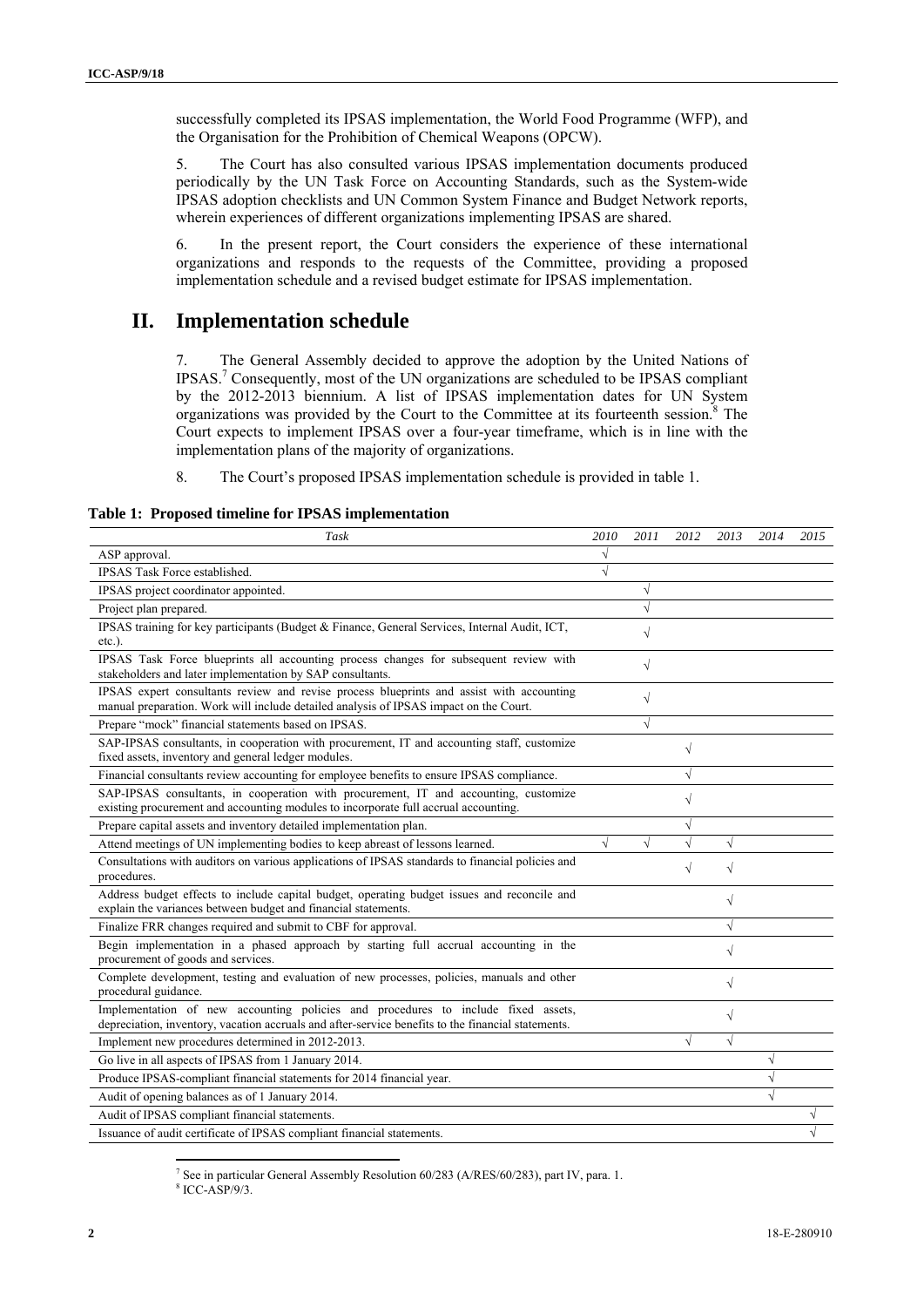#### **III. Training**

The training needs for IPSAS implementation can be divided into generic and Courtspecific. For generic modules, following the recommendations of the Committee,<sup>9</sup> the Court intends to provide training to selected staff with existing common training modules already developed by the UN System-wide IPSAS project. This training package consists of two groups of training materials (total of eighteen training sessions covering all IPSAS standards) to be administered face-to-face and online. These training materials are available at no extra cost and only internal training management costs have to be incurred by the Court.

10. The Court plans to carry out these training sessions together with other Netherlandsbased organizations such as OPCW, in order to further benefit from reduced costs, and resource and knowledge sharing. A list of the generic training content/sessions is included in the annex.

11. The Court has also started consultations with other Netherlands-based organizations in order to set up a small focus group on IPSAS that would allow cost and knowledge sharing.

12. The Court has a unique structure of basic and situation-related costs with significant field presence, and a complex staffing structure and capital flow which will impact IPSAS training, implementation and compliance.<sup>10</sup> Consequently, the Court plans to organize additional training sessions which are specific to the Court to enable application of IPSAS standards. This will facilitate full IPSAS compliance and capacity building of Court staff members. However, this will require additional costs.

13. In order to further benefit from the "lessons learned" of other international organizations, the Court plans to join the HLCM Task Force on Accounting Standards, effective 2010, with observer status. This will give the Court access to additional IPSAS training, IPSAS-related material and observer participation at Task Force meetings.

#### **IV. Proposed budget for IPSAS implementation**

14. The Court has further revised the information provided in its previous report $11$ concerning reported budget estimates of other international organizations. It has now become clear that many organizations have not budgeted IPSAS implementation as a single project, and several costs are distributed along different budget lines. It is therefore difficult to obtain a realistic cost estimate for the overall implementation of the project. Other organizations have initially under-budgeted, with the need to revise their budget proposals at a later stage. For example, ILO's budget of US\$607,000 only includes consultancy services and enhancements to standard Oracle software. IAEA's budget of €1.9 million excludes the upgrading of the financial and procurement systems, estimated at  $66.4$ million.<sup>12</sup> Furthermore, FAO revised its original programme budget of US\$7.2 million<sup>13</sup> mainly due to human resource requirements. Its new budget stands at US\$13.9 million.<sup>14</sup>

15. Taking into account the unique structure of the Court, as well as the experience of other international organizations, the costs for IPSAS implementation at the Court are estimated to be as follows:

<sup>14</sup> Ibid., FC122/10.

<sup>&</sup>lt;sup>9</sup> ICC-ASP/9/5, para. 40.

<sup>&</sup>lt;sup>10</sup> Ibid., para. 41.

<sup>&</sup>lt;sup>11</sup> ICC-ASP/9/3.

<sup>&</sup>lt;sup>12</sup> International Atomic Energy Agency, Proposal to adopt International Public Sector Accounting Standards (IPSAS) by the Agency,  $GOV<sub>2</sub><sup>7</sup>2007/10$ .

<sup>&</sup>lt;sup>13</sup> Food and Agriculture Organization, Progress Report on Adoption of International Public Sector Accounting Standards, FC 118/12.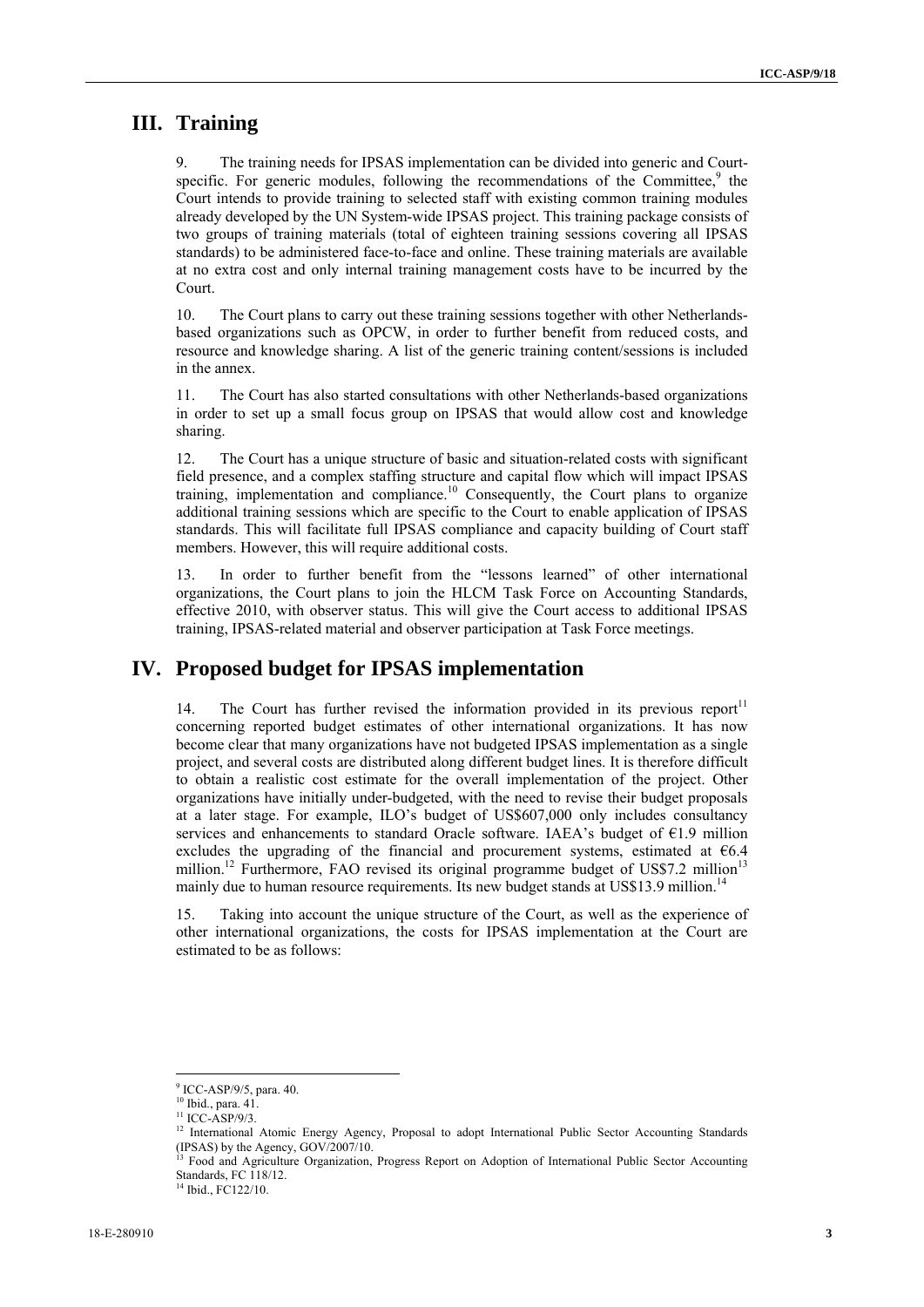| <b>Item</b>                                                                         | Amount $\epsilon$ | Year of expected expenditure |         |         |         |        |  |  |
|-------------------------------------------------------------------------------------|-------------------|------------------------------|---------|---------|---------|--------|--|--|
|                                                                                     |                   | 2011                         | 2012    | 2013    | 2014    | 2015   |  |  |
| <b>Staff resources:</b>                                                             |                   |                              |         |         |         |        |  |  |
| <b>IPSAS</b> short-term<br>consultancy for policy<br>revisions                      | 60,000            | 30,000                       | 30,000  |         |         |        |  |  |
| SAP expert consultants -<br>customization                                           | 300,000           |                              | 150,000 | 150,000 |         |        |  |  |
| Modifications to existing<br>system reports                                         | 260,000           | 90,000                       | 70,000  | 100,000 |         |        |  |  |
| Changes to system for<br>capital projects<br>expenditure tracking $\&$<br>reporting | 130,000           | 30,000                       | 60,000  | 40,000  |         |        |  |  |
| P-4 IPSAS Project<br>Coordinator (4.0 years)                                        | 514,800           | 64,350                       | 128,700 | 128,700 | 128,700 | 64,350 |  |  |
| P-2 IPSAS Standards and<br>Systems Associate Officer<br>$(3.5 \text{ years})$       | 312,200           | 44,600                       | 89,200  | 89,200  | 89,200  |        |  |  |
| GS-OL project assistant<br>$(3.5 \text{ years})$                                    | 235,550           | 33,650                       | 67,300  | 67,300  | 67,300  |        |  |  |
| Training:                                                                           |                   |                              |         |         |         |        |  |  |
| <b>IPSAS</b> and SAP                                                                | 75,000            | 30,000                       | 30,000  | 15,000  |         |        |  |  |
| Travel:                                                                             |                   |                              |         |         |         |        |  |  |
| CEB and SAP networks                                                                | 30,000            | 10,000                       | 10,000  | 10,000  |         |        |  |  |
| Total estimated $\in$                                                               | 1,917,550         | 332,600*                     | 635,200 | 600,200 | 285,200 | 64,350 |  |  |

**Table 2: Proposed budget for IPSAS implementation** 

*\* Costs not included in the proposed programme budget for 2011 of the Court.* 

16. Table 3 provides a comparison between the Court's projected costs for IPSAS implementation and the costs of other international organizations.

|  |  |  | Table 3: IPSAS implementation cost comparison at international organizations |
|--|--|--|------------------------------------------------------------------------------|
|  |  |  |                                                                              |

| <i>Item</i>                           | FAO <sup>15</sup>  | ICAO <sup>16</sup>            | ITU <sup>17</sup>       | $UNESCO^{18}$             | $UNFCCC^{19}$             | $UNRWA^{20}$              | $WFP^{21}$        | $W \Gamma Q^{22}$       | Court          |
|---------------------------------------|--------------------|-------------------------------|-------------------------|---------------------------|---------------------------|---------------------------|-------------------|-------------------------|----------------|
| Consultants                           | n/a                | 100,000                       | 375,000                 | 300,000                   | 360,000                   | 200,000                   | 300,000           | 2,924,100               | 360,000        |
| Staff                                 | 9,200,000          | 547,000                       | 1,275,000               | 400,000                   | 420,000                   | 200,000                   | 2,000,000         |                         | 1,062,550      |
| Equipment                             | 600,000            | n/a                           | 300,000                 | 500,000                   | 25,000                    | n/a                       | 100,000           | 280,879                 | n/a            |
| Travel                                | 300,000            | n/a                           | 50,000                  | 125,000                   | 50,000                    | 50,000                    | 200,000           | n/a                     | 30,000         |
| Training<br>and resource<br>materials | 800,000            | n/a                           | 375,000                 | 525,000                   | 165,000                   | 150,000                   | 800,000           | 190,000                 | 75,000         |
| Others                                | 3,000,000          | 50,000                        | 125,000                 | n/a                       | n/a                       | 1,500,000                 | 300,000           | 806,000                 | 390,000        |
| <b>Total</b><br>estimated $\in$       | US\$<br>13,900,000 | <b>CAD</b><br>$697,000^{(a)}$ | <b>CHF</b><br>2,500,000 | US\$<br>$1,850,000^{(b)}$ | US\$<br>$1,020,000^{(c)}$ | US\$<br>$2,100,000^{(d)}$ | US\$<br>3,700,000 | <b>CHF</b><br>4.200.979 | €<br>1,917,550 |

(a) Only includes the 2009 budget. Costs of information system changes are not included.<br>(b) More funds will be needed to bed the process down and maintain the enhanced standard of financial accounting and control.<br>(c) Th

 $\overline{a}$ 

 $15$  Ibid.

<sup>&</sup>lt;sup>16</sup> System-wide IPSAS Adoption Checklist for International Civil Aviation Organization, February 2009.<br><sup>17</sup> System-wide IPSAS Adoption Checklist for International Telecommunication Union, February 2009.<br><sup>18</sup> System-wide I January 2009.

<sup>&</sup>lt;sup>19</sup> System-wide IPSAS Adoption Checklist for United Nations Framework Convention on Climate Change, January 2009.<br><sup>20</sup> System-wide IPSAS Adoption Checklist for United Nations Relief and Works Agency, February 2009.

<sup>&</sup>lt;sup>21</sup> World Food Programme, Sixth Progress Report on the Implementation of International Public Sector Accounting Standards, WFP/EB.A/2008/6-G/1.

 $22$  System-wide IPSAS Adoption Checklist for World Intellectual Property Organization, January 2009.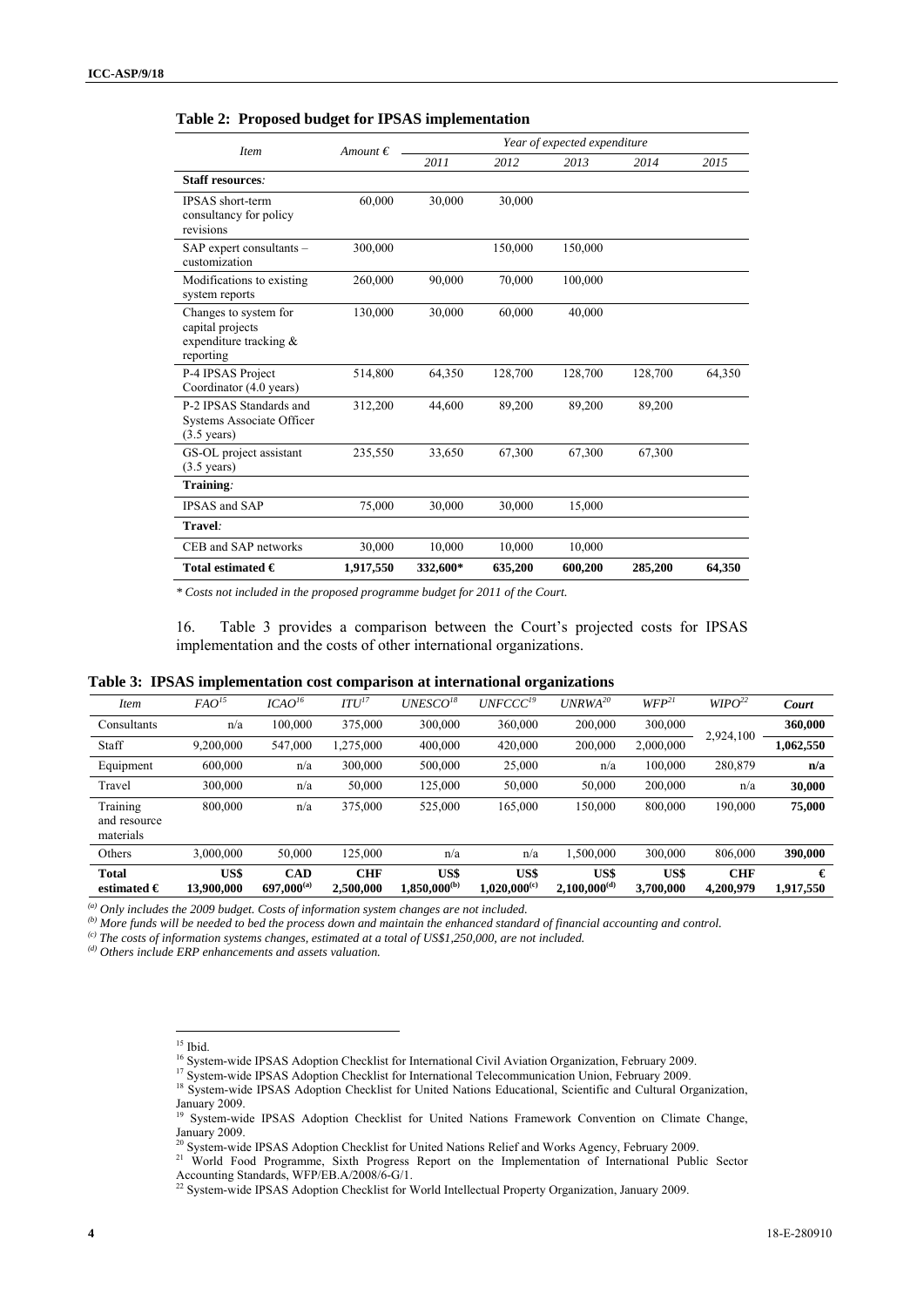## **V. Conclusions**

17. The Court's plans to join the HLCM Task Force on Accounting Standards, and to set up a Netherlands-based focus group on IPSAS implementation, will enable harmonization of best practices and business processes.

18. IPSAS implementation has proved to be a very challenging major accounting change in international organizations, involving both delays and budget extensions. Considering the experience of other international organizations and the Court's specific needs, the Court hereby submits a budget proposal of  $E1,917,550$ , which will enable it to go live in all aspects of IPSAS from 1 January 2014.

19. The Committee may wish to recommend that the Assembly approve the Court's proposed budget and IPSAS implementation schedule.